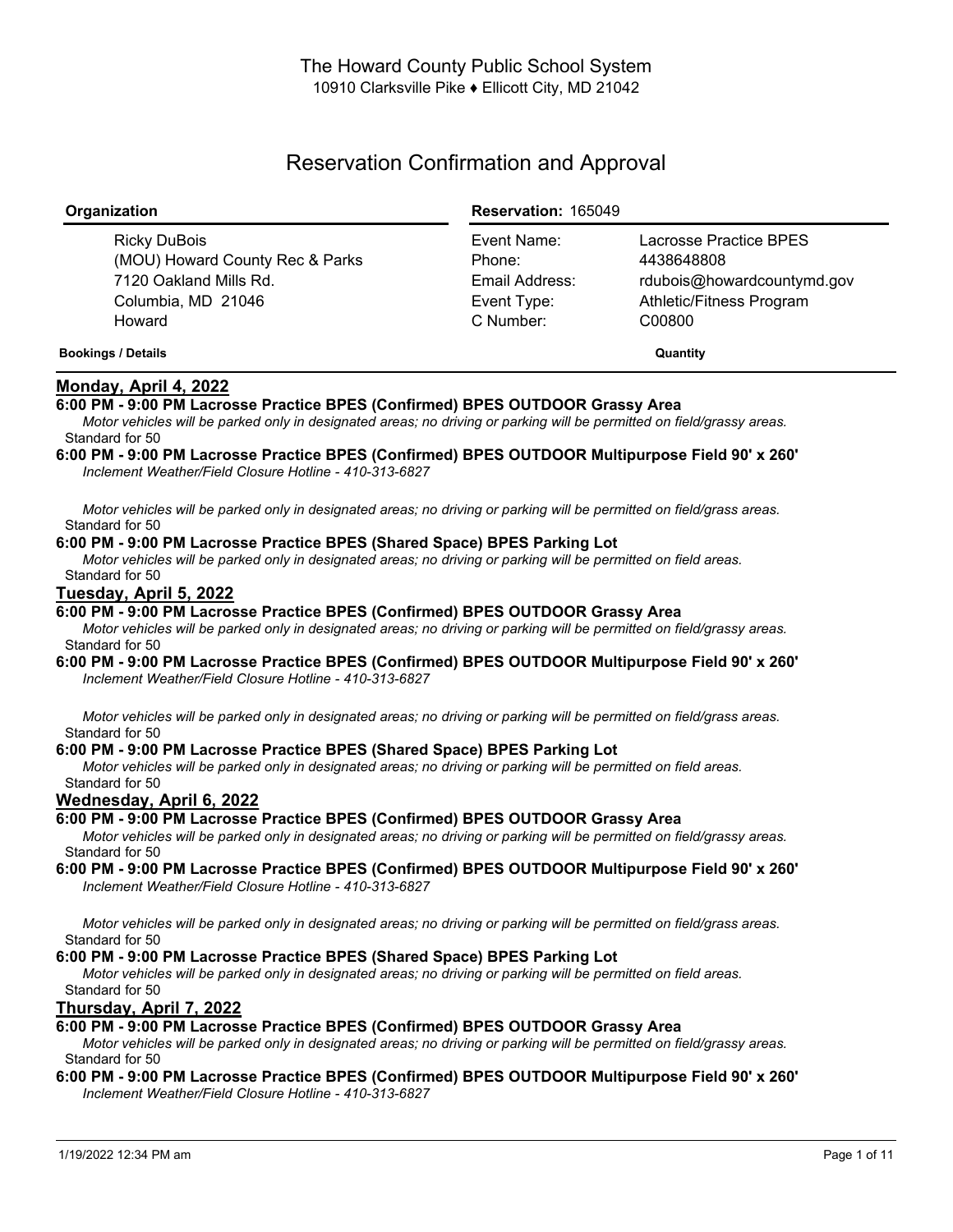Motor vehicles will be parked only in designated areas; no driving or parking will be permitted on field/grass areas. Standard for 50

### **6:00 PM - 9:00 PM Lacrosse Practice BPES (Shared Space) BPES Parking Lot**

Motor vehicles will be parked only in designated areas; no driving or parking will be permitted on field areas. Standard for 50

## **Friday, April 8, 2022**

## **6:00 PM - 9:00 PM Lacrosse Practice BPES (Confirmed) BPES OUTDOOR Grassy Area**

Motor vehicles will be parked only in designated areas; no driving or parking will be permitted on field/grassy areas. Standard for 50

# **6:00 PM - 9:00 PM Lacrosse Practice BPES (Confirmed) BPES OUTDOOR Multipurpose Field 90' x 260'**

*Inclement Weather/Field Closure Hotline - 410-313-6827*

Motor vehicles will be parked only in designated areas: no driving or parking will be permitted on field/grass areas. Standard for 50

## **6:00 PM - 9:00 PM Lacrosse Practice BPES (Shared Space) BPES Parking Lot**

Motor vehicles will be parked only in designated areas; no driving or parking will be permitted on field areas. Standard for 50

## **Monday, April 11, 2022**

## **6:00 PM - 9:00 PM Lacrosse Practice BPES (Confirmed) BPES OUTDOOR Grassy Area**

Motor vehicles will be parked only in designated areas: no driving or parking will be permitted on field/grassy areas. Standard for 50

#### **6:00 PM - 9:00 PM Lacrosse Practice BPES (Confirmed) BPES OUTDOOR Multipurpose Field 90' x 260'** *Inclement Weather/Field Closure Hotline - 410-313-6827*

Motor vehicles will be parked only in designated areas; no driving or parking will be permitted on field/grass areas. Standard for 50

#### **6:00 PM - 9:00 PM Lacrosse Practice BPES (Shared Space) BPES Parking Lot**

Motor vehicles will be parked only in designated areas; no driving or parking will be permitted on field areas. Standard for 50

## **Tuesday, April 12, 2022**

## **6:00 PM - 9:00 PM Lacrosse Practice BPES (Confirmed) BPES OUTDOOR Grassy Area**

Motor vehicles will be parked only in designated areas; no driving or parking will be permitted on field/grassy areas. Standard for 50

#### **6:00 PM - 9:00 PM Lacrosse Practice BPES (Confirmed) BPES OUTDOOR Multipurpose Field 90' x 260'** *Inclement Weather/Field Closure Hotline - 410-313-6827*

Motor vehicles will be parked only in designated areas; no driving or parking will be permitted on field/grass areas. Standard for 50

#### **6:00 PM - 9:00 PM Lacrosse Practice BPES (Shared Space) BPES Parking Lot**

Motor vehicles will be parked only in designated areas; no driving or parking will be permitted on field areas. Standard for 50

#### **Wednesday, April 13, 2022**

## **6:00 PM - 9:00 PM Lacrosse Practice BPES (Confirmed) BPES OUTDOOR Grassy Area**

Motor vehicles will be parked only in designated areas; no driving or parking will be permitted on field/grassy areas. Standard for 50

#### **6:00 PM - 9:00 PM Lacrosse Practice BPES (Confirmed) BPES OUTDOOR Multipurpose Field 90' x 260'** *Inclement Weather/Field Closure Hotline - 410-313-6827*

Motor vehicles will be parked only in designated areas; no driving or parking will be permitted on field/grass areas. Standard for 50

## **6:00 PM - 9:00 PM Lacrosse Practice BPES (Shared Space) BPES Parking Lot**

Motor vehicles will be parked only in designated areas; no driving or parking will be permitted on field areas. Standard for 50

## **Thursday, April 14, 2022**

## **6:00 PM - 9:00 PM Lacrosse Practice BPES (Confirmed) BPES OUTDOOR Grassy Area**

Motor vehicles will be parked only in designated areas; no driving or parking will be permitted on field/grassy areas. Standard for 50

### **6:00 PM - 9:00 PM Lacrosse Practice BPES (Confirmed) BPES OUTDOOR Multipurpose Field 90' x 260'** *Inclement Weather/Field Closure Hotline - 410-313-6827*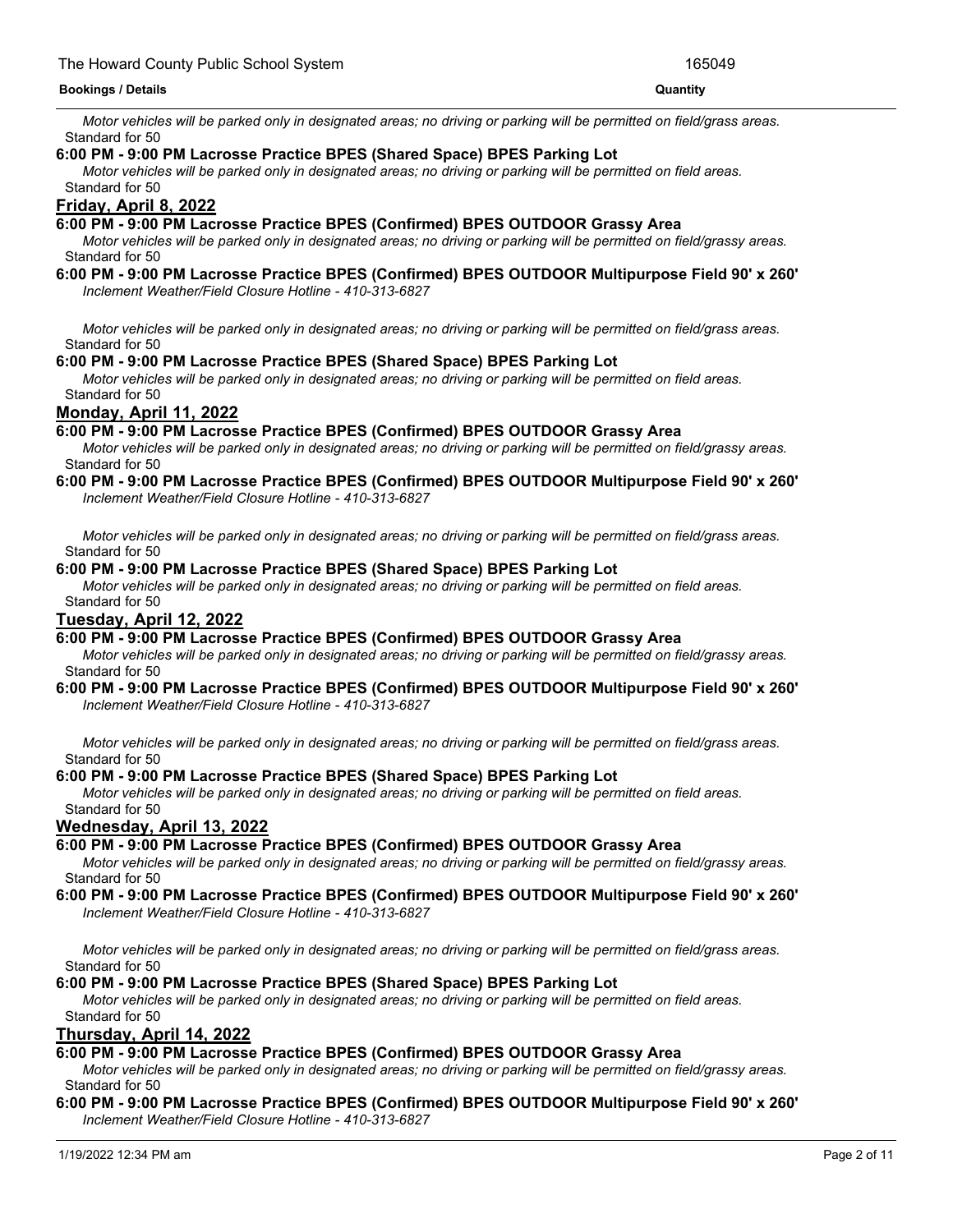Motor vehicles will be parked only in designated areas; no driving or parking will be permitted on field/grass areas. Standard for 50

## **6:00 PM - 9:00 PM Lacrosse Practice BPES (Shared Space) BPES Parking Lot**

Motor vehicles will be parked only in designated areas; no driving or parking will be permitted on field areas. Standard for 50

## **Tuesday, April 19, 2022**

#### **6:00 PM - 9:00 PM Lacrosse Practice BPES (Confirmed) BPES OUTDOOR Grassy Area**

Motor vehicles will be parked only in designated areas; no driving or parking will be permitted on field/grassy areas. Standard for 50

#### **6:00 PM - 9:00 PM Lacrosse Practice BPES (Confirmed) BPES OUTDOOR Multipurpose Field 90' x 260'** *Inclement Weather/Field Closure Hotline - 410-313-6827*

Motor vehicles will be parked only in designated areas: no driving or parking will be permitted on field/grass areas. Standard for 50

#### **6:00 PM - 9:00 PM Lacrosse Practice BPES (Shared Space) BPES Parking Lot**

Motor vehicles will be parked only in designated areas; no driving or parking will be permitted on field areas. Standard for 50

#### **Wednesday, April 20, 2022**

#### **6:00 PM - 9:00 PM Lacrosse Practice BPES (Confirmed) BPES OUTDOOR Grassy Area**

Motor vehicles will be parked only in designated areas; no driving or parking will be permitted on field/grassy areas. Standard for 50

# **6:00 PM - 9:00 PM Lacrosse Practice BPES (Confirmed) BPES OUTDOOR Multipurpose Field 90' x 260'**

*Inclement Weather/Field Closure Hotline - 410-313-6827*

Motor vehicles will be parked only in designated areas; no driving or parking will be permitted on field/grass areas. Standard for 50

## **6:00 PM - 9:00 PM Lacrosse Practice BPES (Shared Space) BPES Parking Lot**

Motor vehicles will be parked only in designated areas; no driving or parking will be permitted on field areas. Standard for 50

#### **Thursday, April 21, 2022**

#### **6:00 PM - 9:00 PM Lacrosse Practice BPES (Confirmed) BPES OUTDOOR Grassy Area**

Motor vehicles will be parked only in designated areas; no driving or parking will be permitted on field/grassy areas. Standard for 50

# **6:00 PM - 9:00 PM Lacrosse Practice BPES (Confirmed) BPES OUTDOOR Multipurpose Field 90' x 260'**

*Inclement Weather/Field Closure Hotline - 410-313-6827*

Motor vehicles will be parked only in designated areas; no driving or parking will be permitted on field/grass areas. Standard for 50

#### **6:00 PM - 9:00 PM Lacrosse Practice BPES (Shared Space) BPES Parking Lot**

Motor vehicles will be parked only in designated areas; no driving or parking will be permitted on field areas. Standard for 50

# **Friday, April 22, 2022**

#### **6:00 PM - 9:00 PM Lacrosse Practice BPES (Confirmed) BPES OUTDOOR Grassy Area**

Motor vehicles will be parked only in designated areas; no driving or parking will be permitted on field/grassy areas. Standard for 50

#### **6:00 PM - 9:00 PM Lacrosse Practice BPES (Confirmed) BPES OUTDOOR Multipurpose Field 90' x 260'**

*Inclement Weather/Field Closure Hotline - 410-313-6827*

Motor vehicles will be parked only in designated areas; no driving or parking will be permitted on field/grass areas. Standard for 50

### **6:00 PM - 9:00 PM Lacrosse Practice BPES (Shared Space) BPES Parking Lot**

Motor vehicles will be parked only in designated areas; no driving or parking will be permitted on field areas. Standard for 50

## **Monday, April 25, 2022**

#### **6:00 PM - 9:00 PM Lacrosse Practice BPES (Confirmed) BPES OUTDOOR Grassy Area**

Motor vehicles will be parked only in designated areas; no driving or parking will be permitted on field/grassy areas. Standard for 50

#### **6:00 PM - 9:00 PM Lacrosse Practice BPES (Confirmed) BPES OUTDOOR Multipurpose Field 90' x 260'**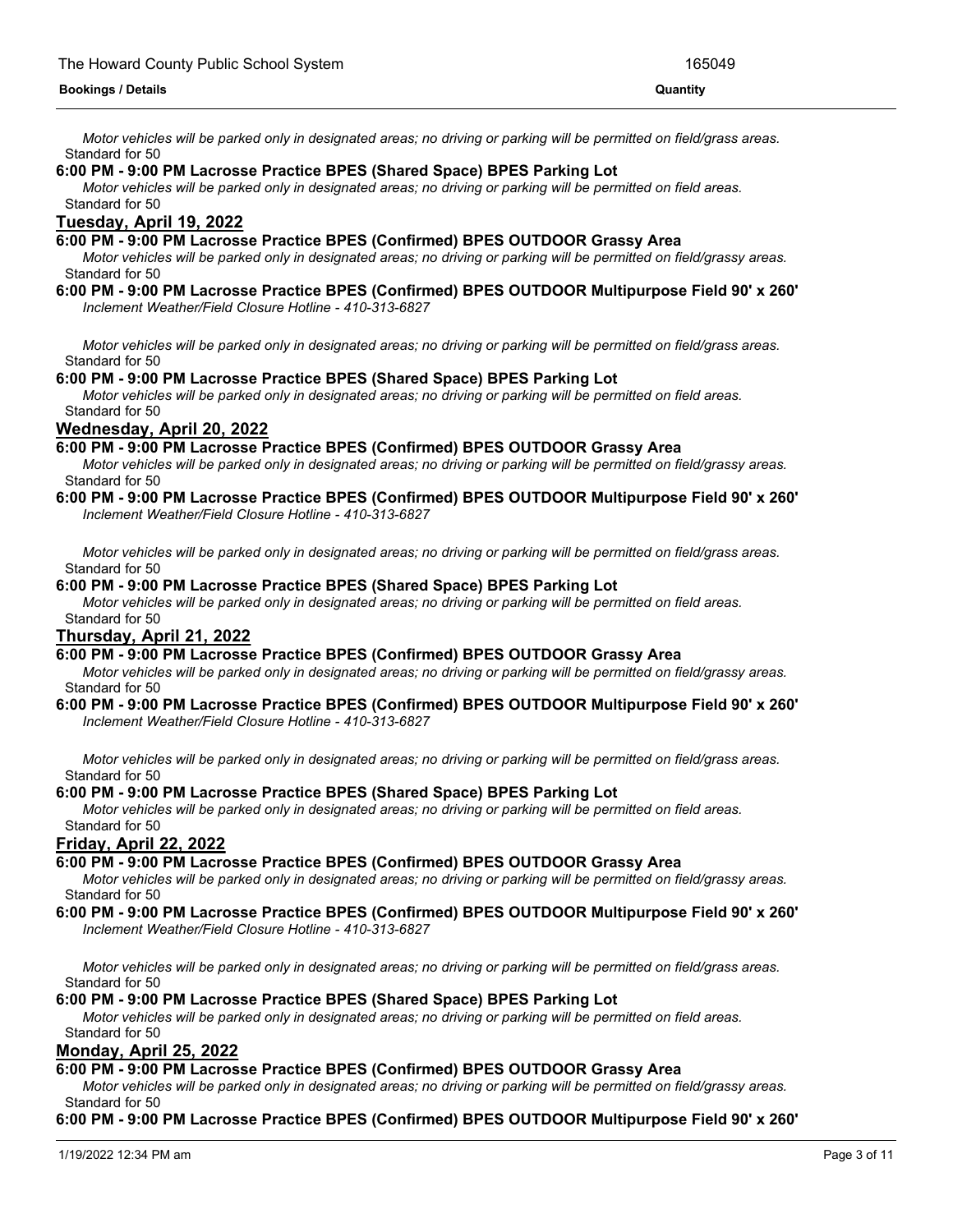*Inclement Weather/Field Closure Hotline - 410-313-6827*

Motor vehicles will be parked only in designated areas; no driving or parking will be permitted on field/grass areas. Standard for 50

**6:00 PM - 9:00 PM Lacrosse Practice BPES (Confirmed) BPES OUTDOOR Multipurpose Field 90' x 260'**

## **6:00 PM - 9:00 PM Lacrosse Practice BPES (Shared Space) BPES Parking Lot**

Motor vehicles will be parked only in designated areas; no driving or parking will be permitted on field areas. Standard for 50

## **Tuesday, April 26, 2022**

#### **6:00 PM - 9:00 PM Lacrosse Practice BPES (Confirmed) BPES OUTDOOR Grassy Area**

Motor vehicles will be parked only in designated areas; no driving or parking will be permitted on field/grassy areas. Standard for 50

#### **6:00 PM - 9:00 PM Lacrosse Practice BPES (Confirmed) BPES OUTDOOR Multipurpose Field 90' x 260'** *Inclement Weather/Field Closure Hotline - 410-313-6827*

Motor vehicles will be parked only in designated areas; no driving or parking will be permitted on field/grass areas. Standard for 50

#### **6:00 PM - 9:00 PM Lacrosse Practice BPES (Shared Space) BPES Parking Lot**

Motor vehicles will be parked only in designated areas; no driving or parking will be permitted on field areas. Standard for 50

#### **Wednesday, April 27, 2022**

#### **6:00 PM - 9:00 PM Lacrosse Practice BPES (Confirmed) BPES OUTDOOR Grassy Area**

Motor vehicles will be parked only in designated areas; no driving or parking will be permitted on field/grassy areas. Standard for 50

#### **6:00 PM - 9:00 PM Lacrosse Practice BPES (Confirmed) BPES OUTDOOR Multipurpose Field 90' x 260'** *Inclement Weather/Field Closure Hotline - 410-313-6827*

Motor vehicles will be parked only in designated areas; no driving or parking will be permitted on field/grass areas. Standard for 50

## **6:00 PM - 9:00 PM Lacrosse Practice BPES (Shared Space) BPES Parking Lot**

Motor vehicles will be parked only in designated areas; no driving or parking will be permitted on field areas. Standard for 50

### **Thursday, April 28, 2022**

#### **6:00 PM - 9:00 PM Lacrosse Practice BPES (Confirmed) BPES OUTDOOR Grassy Area**

Motor vehicles will be parked only in designated areas; no driving or parking will be permitted on field/grassy areas. Standard for 50

#### **6:00 PM - 9:00 PM Lacrosse Practice BPES (Confirmed) BPES OUTDOOR Multipurpose Field 90' x 260'** *Inclement Weather/Field Closure Hotline - 410-313-6827*

Motor vehicles will be parked only in designated areas; no driving or parking will be permitted on field/grass areas. Standard for 50

## **6:00 PM - 9:00 PM Lacrosse Practice BPES (Shared Space) BPES Parking Lot**

Motor vehicles will be parked only in designated areas; no driving or parking will be permitted on field areas. Standard for 50

#### **Friday, April 29, 2022**

### **6:00 PM - 9:00 PM Lacrosse Practice BPES (Confirmed) BPES OUTDOOR Grassy Area**

Motor vehicles will be parked only in designated areas; no driving or parking will be permitted on field/grassy areas. Standard for 50

#### **6:00 PM - 9:00 PM Lacrosse Practice BPES (Confirmed) BPES OUTDOOR Multipurpose Field 90' x 260'** *Inclement Weather/Field Closure Hotline - 410-313-6827*

Motor vehicles will be parked only in designated areas; no driving or parking will be permitted on field/grass areas. Standard for 50

#### **6:00 PM - 9:00 PM Lacrosse Practice BPES (Shared Space) BPES Parking Lot**

Motor vehicles will be parked only in designated areas; no driving or parking will be permitted on field areas. Standard for 50

#### **Monday, May 2, 2022**

#### **6:00 PM - 9:00 PM Lacrosse Practice BPES (Confirmed) BPES OUTDOOR Grassy Area**

Motor vehicles will be parked only in designated areas; no driving or parking will be permitted on field/grassy areas. Standard for 50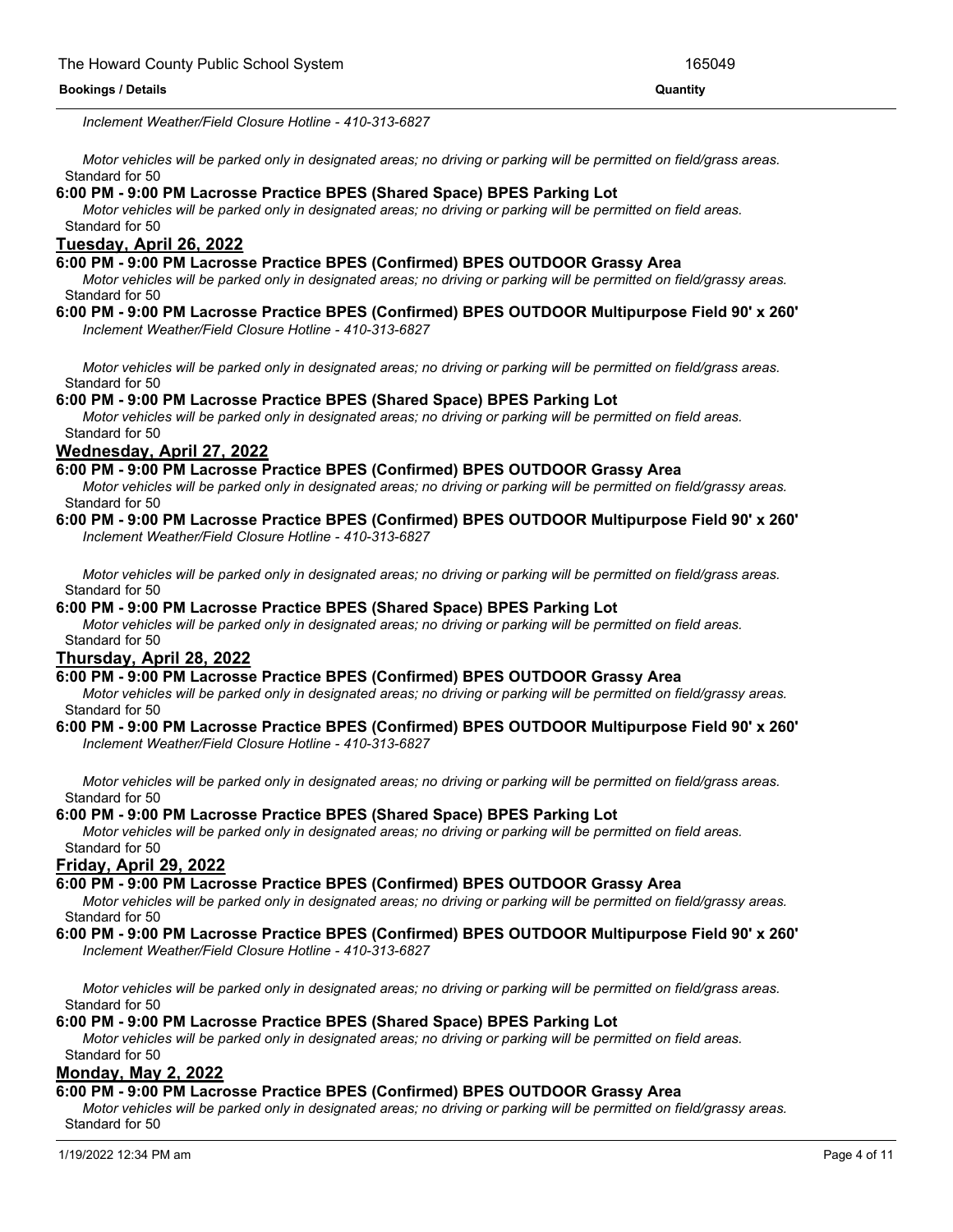#### Standard for 50 **6:00 PM - 9:00 PM Lacrosse Practice BPES (Confirmed) BPES OUTDOOR Multipurpose Field 90' x 260'** *Inclement Weather/Field Closure Hotline - 410-313-6827*

Motor vehicles will be parked only in designated areas; no driving or parking will be permitted on field/grass areas. Standard for 50

## **6:00 PM - 9:00 PM Lacrosse Practice BPES (Shared Space) BPES Parking Lot**

Motor vehicles will be parked only in designated areas; no driving or parking will be permitted on field areas. Standard for 50

## **Tuesday, May 3, 2022**

## **6:00 PM - 9:00 PM Lacrosse Practice BPES (Confirmed) BPES OUTDOOR Grassy Area**

Motor vehicles will be parked only in designated areas; no driving or parking will be permitted on field/grassy areas. Standard for 50

#### **6:00 PM - 9:00 PM Lacrosse Practice BPES (Confirmed) BPES OUTDOOR Multipurpose Field 90' x 260'** *Inclement Weather/Field Closure Hotline - 410-313-6827*

Motor vehicles will be parked only in designated areas; no driving or parking will be permitted on field/grass areas. Standard for 50

## **6:00 PM - 9:00 PM Lacrosse Practice BPES (Shared Space) BPES Parking Lot**

Motor vehicles will be parked only in designated areas; no driving or parking will be permitted on field areas. Standard for 50

## **Wednesday, May 4, 2022**

## **6:00 PM - 9:00 PM Lacrosse Practice BPES (Confirmed) BPES OUTDOOR Grassy Area**

Motor vehicles will be parked only in designated areas; no driving or parking will be permitted on field/grassy areas. Standard for 50

#### **6:00 PM - 9:00 PM Lacrosse Practice BPES (Confirmed) BPES OUTDOOR Multipurpose Field 90' x 260'** *Inclement Weather/Field Closure Hotline - 410-313-6827*

Motor vehicles will be parked only in designated areas; no driving or parking will be permitted on field/grass areas. Standard for 50

## **6:00 PM - 9:00 PM Lacrosse Practice BPES (Shared Space) BPES Parking Lot**

Motor vehicles will be parked only in designated areas; no driving or parking will be permitted on field areas. Standard for 50

## **Thursday, May 5, 2022**

## **6:00 PM - 9:00 PM Lacrosse Practice BPES (Confirmed) BPES OUTDOOR Grassy Area**

Motor vehicles will be parked only in designated areas; no driving or parking will be permitted on field/grassy areas. Standard for 50

#### **6:00 PM - 9:00 PM Lacrosse Practice BPES (Confirmed) BPES OUTDOOR Multipurpose Field 90' x 260'** *Inclement Weather/Field Closure Hotline - 410-313-6827*

Motor vehicles will be parked only in designated areas; no driving or parking will be permitted on field/grass areas. Standard for 50

#### **6:00 PM - 9:00 PM Lacrosse Practice BPES (Shared Space) BPES Parking Lot**

Motor vehicles will be parked only in designated areas; no driving or parking will be permitted on field areas. Standard for 50

#### **Friday, May 6, 2022**

#### **6:00 PM - 9:00 PM Lacrosse Practice BPES (Confirmed) BPES OUTDOOR Grassy Area**

Motor vehicles will be parked only in designated areas; no driving or parking will be permitted on field/grassy areas. Standard for 50

#### **6:00 PM - 9:00 PM Lacrosse Practice BPES (Confirmed) BPES OUTDOOR Multipurpose Field 90' x 260'** *Inclement Weather/Field Closure Hotline - 410-313-6827*

Motor vehicles will be parked only in designated areas; no driving or parking will be permitted on field/grass areas. Standard for 50

#### **6:00 PM - 9:00 PM Lacrosse Practice BPES (Shared Space) BPES Parking Lot**

Motor vehicles will be parked only in designated areas; no driving or parking will be permitted on field areas. Standard for 50

#### **Monday, May 9, 2022**

## **6:00 PM - 9:00 PM Lacrosse Practice BPES (Confirmed) BPES OUTDOOR Grassy Area**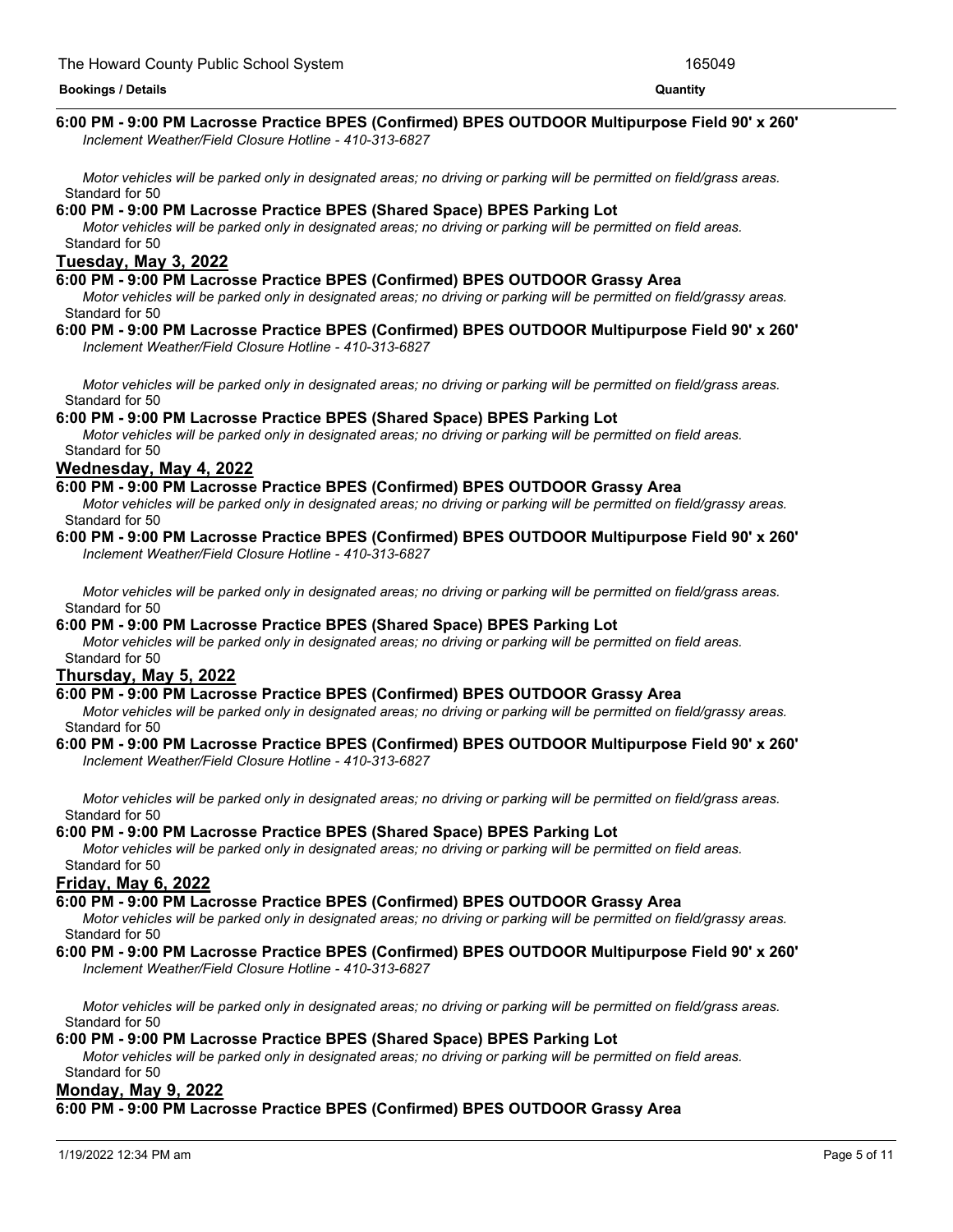**6:00 PM - 9:00 PM Lacrosse Practice BPES (Confirmed) BPES OUTDOOR Grassy Area** Motor vehicles will be parked only in designated areas; no driving or parking will be permitted on field/grassy areas. Standard for 50

#### **6:00 PM - 9:00 PM Lacrosse Practice BPES (Confirmed) BPES OUTDOOR Multipurpose Field 90' x 260'** *Inclement Weather/Field Closure Hotline - 410-313-6827*

Motor vehicles will be parked only in designated areas; no driving or parking will be permitted on field/grass areas. Standard for 50

## **6:00 PM - 9:00 PM Lacrosse Practice BPES (Shared Space) BPES Parking Lot**

Motor vehicles will be parked only in designated areas; no driving or parking will be permitted on field areas. Standard for 50

## **Tuesday, May 10, 2022**

#### **6:00 PM - 9:00 PM Lacrosse Practice BPES (Confirmed) BPES OUTDOOR Grassy Area**

Motor vehicles will be parked only in designated areas; no driving or parking will be permitted on field/grassy areas. Standard for 50

#### **6:00 PM - 9:00 PM Lacrosse Practice BPES (Confirmed) BPES OUTDOOR Multipurpose Field 90' x 260'** *Inclement Weather/Field Closure Hotline - 410-313-6827*

Motor vehicles will be parked only in designated areas; no driving or parking will be permitted on field/grass areas. Standard for 50

#### **6:00 PM - 9:00 PM Lacrosse Practice BPES (Shared Space) BPES Parking Lot**

Motor vehicles will be parked only in designated areas; no driving or parking will be permitted on field areas. Standard for 50

## **Wednesday, May 11, 2022**

#### **6:00 PM - 9:00 PM Lacrosse Practice BPES (Confirmed) BPES OUTDOOR Grassy Area**

Motor vehicles will be parked only in designated areas; no driving or parking will be permitted on field/grassy areas. Standard for 50

#### **6:00 PM - 9:00 PM Lacrosse Practice BPES (Confirmed) BPES OUTDOOR Multipurpose Field 90' x 260'** *Inclement Weather/Field Closure Hotline - 410-313-6827*

Motor vehicles will be parked only in designated areas; no driving or parking will be permitted on field/grass areas. Standard for 50

## **6:00 PM - 9:00 PM Lacrosse Practice BPES (Shared Space) BPES Parking Lot**

Motor vehicles will be parked only in designated areas; no driving or parking will be permitted on field areas. Standard for 50

## **Thursday, May 12, 2022**

#### **6:00 PM - 9:00 PM Lacrosse Practice BPES (Confirmed) BPES OUTDOOR Grassy Area**

Motor vehicles will be parked only in designated areas; no driving or parking will be permitted on field/grassy areas. Standard for 50

#### **6:00 PM - 9:00 PM Lacrosse Practice BPES (Confirmed) BPES OUTDOOR Multipurpose Field 90' x 260'** *Inclement Weather/Field Closure Hotline - 410-313-6827*

Motor vehicles will be parked only in designated areas; no driving or parking will be permitted on field/grass areas. Standard for 50

#### **6:00 PM - 9:00 PM Lacrosse Practice BPES (Shared Space) BPES Parking Lot**

Motor vehicles will be parked only in designated areas; no driving or parking will be permitted on field areas. Standard for 50

#### **Friday, May 13, 2022**

## **6:00 PM - 9:00 PM Lacrosse Practice BPES (Confirmed) BPES OUTDOOR Grassy Area**

Motor vehicles will be parked only in designated areas; no driving or parking will be permitted on field/grassy areas. Standard for 50

#### **6:00 PM - 9:00 PM Lacrosse Practice BPES (Confirmed) BPES OUTDOOR Multipurpose Field 90' x 260'** *Inclement Weather/Field Closure Hotline - 410-313-6827*

Motor vehicles will be parked only in designated areas; no driving or parking will be permitted on field/grass areas. Standard for 50

#### **6:00 PM - 9:00 PM Lacrosse Practice BPES (Shared Space) BPES Parking Lot**

Motor vehicles will be parked only in designated areas; no driving or parking will be permitted on field areas. Standard for 50

## **Monday, May 16, 2022**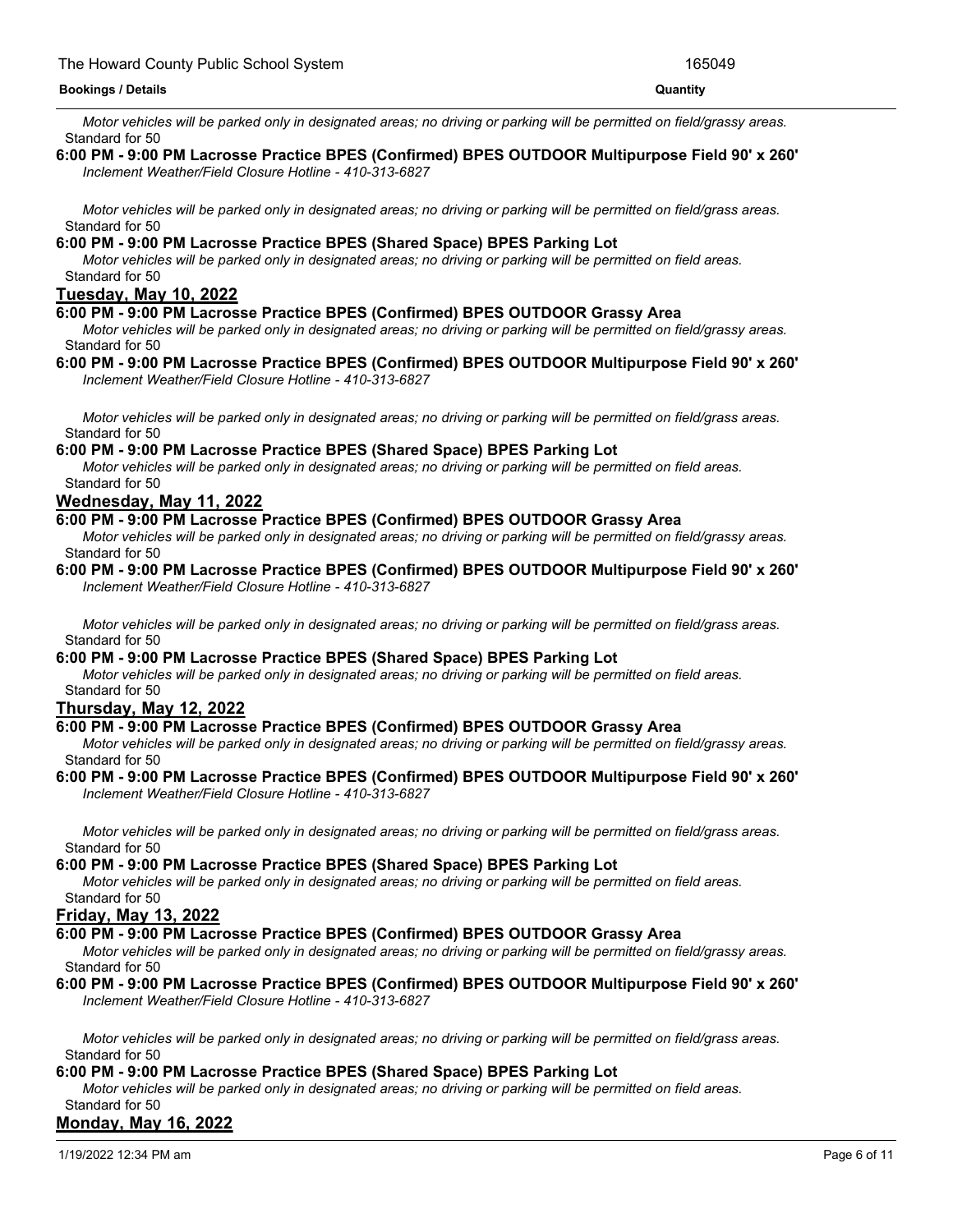#### **Monday, May 16, 2022 Bookings / Details Quantity**

## **6:00 PM - 9:00 PM Lacrosse Practice BPES (Confirmed) BPES OUTDOOR Grassy Area**

Motor vehicles will be parked only in designated areas; no driving or parking will be permitted on field/grassy areas. Standard for 50

#### **6:00 PM - 9:00 PM Lacrosse Practice BPES (Confirmed) BPES OUTDOOR Multipurpose Field 90' x 260'** *Inclement Weather/Field Closure Hotline - 410-313-6827*

Motor vehicles will be parked only in designated areas; no driving or parking will be permitted on field/grass areas. Standard for 50

## **6:00 PM - 9:00 PM Lacrosse Practice BPES (Shared Space) BPES Parking Lot**

Motor vehicles will be parked only in designated areas; no driving or parking will be permitted on field areas. Standard for 50

## **Tuesday, May 17, 2022**

## **6:00 PM - 9:00 PM Lacrosse Practice BPES (Confirmed) BPES OUTDOOR Grassy Area**

Motor vehicles will be parked only in designated areas; no driving or parking will be permitted on field/grassy areas. Standard for 50

#### **6:00 PM - 9:00 PM Lacrosse Practice BPES (Confirmed) BPES OUTDOOR Multipurpose Field 90' x 260'** *Inclement Weather/Field Closure Hotline - 410-313-6827*

Motor vehicles will be parked only in designated areas; no driving or parking will be permitted on field/grass areas. Standard for 50

## **6:00 PM - 9:00 PM Lacrosse Practice BPES (Shared Space) BPES Parking Lot**

Motor vehicles will be parked only in designated areas; no driving or parking will be permitted on field areas. Standard for 50

## **Wednesday, May 18, 2022**

## **6:00 PM - 9:00 PM Lacrosse Practice BPES (Confirmed) BPES OUTDOOR Grassy Area**

Motor vehicles will be parked only in designated areas; no driving or parking will be permitted on field/grassy areas. Standard for 50

#### **6:00 PM - 9:00 PM Lacrosse Practice BPES (Confirmed) BPES OUTDOOR Multipurpose Field 90' x 260'** *Inclement Weather/Field Closure Hotline - 410-313-6827*

Motor vehicles will be parked only in designated areas; no driving or parking will be permitted on field/grass areas. Standard for 50

## **6:00 PM - 9:00 PM Lacrosse Practice BPES (Shared Space) BPES Parking Lot**

Motor vehicles will be parked only in designated areas; no driving or parking will be permitted on field areas. Standard for 50

## **Thursday, May 19, 2022**

## **6:00 PM - 9:00 PM Lacrosse Practice BPES (Confirmed) BPES OUTDOOR Grassy Area**

Motor vehicles will be parked only in designated areas; no driving or parking will be permitted on field/grassy areas. Standard for 50

#### **6:00 PM - 9:00 PM Lacrosse Practice BPES (Confirmed) BPES OUTDOOR Multipurpose Field 90' x 260'** *Inclement Weather/Field Closure Hotline - 410-313-6827*

Motor vehicles will be parked only in designated areas; no driving or parking will be permitted on field/grass areas. Standard for 50

#### **6:00 PM - 9:00 PM Lacrosse Practice BPES (Shared Space) BPES Parking Lot**

Motor vehicles will be parked only in designated areas; no driving or parking will be permitted on field areas. Standard for 50

## **Friday, May 20, 2022**

## **6:00 PM - 9:00 PM Lacrosse Practice BPES (Confirmed) BPES OUTDOOR Grassy Area**

Motor vehicles will be parked only in designated areas; no driving or parking will be permitted on field/grassy areas. Standard for 50

#### **6:00 PM - 9:00 PM Lacrosse Practice BPES (Confirmed) BPES OUTDOOR Multipurpose Field 90' x 260'** *Inclement Weather/Field Closure Hotline - 410-313-6827*

Motor vehicles will be parked only in designated areas; no driving or parking will be permitted on field/grass areas. Standard for 50

#### **6:00 PM - 9:00 PM Lacrosse Practice BPES (Shared Space) BPES Parking Lot**

Motor vehicles will be parked only in designated areas; no driving or parking will be permitted on field areas. Standard for 50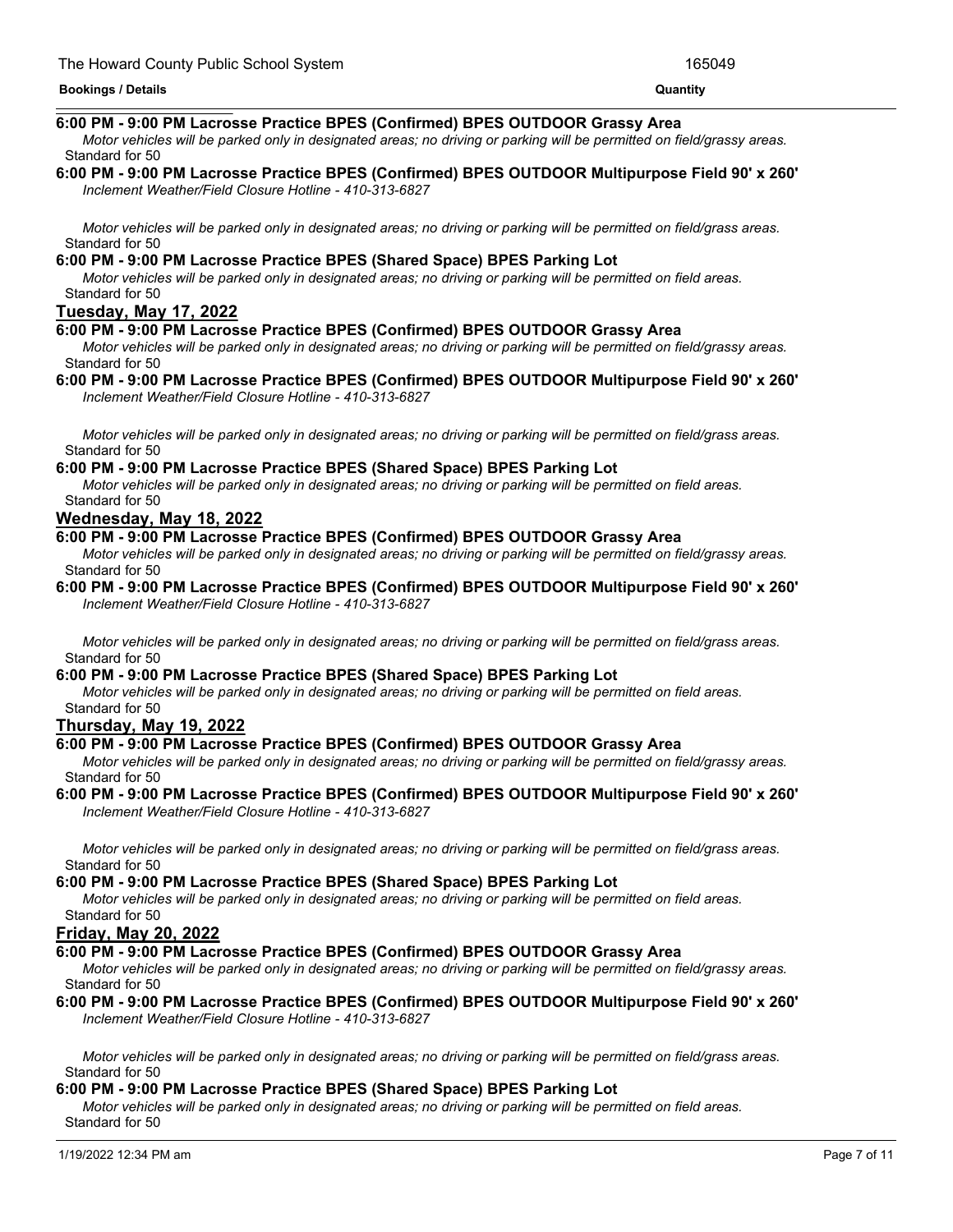#### Standard for 50 **Bookings / Details Quantity**

## **Monday, May 23, 2022**

## **6:00 PM - 9:00 PM Lacrosse Practice BPES (Confirmed) BPES OUTDOOR Grassy Area**

Motor vehicles will be parked only in designated areas; no driving or parking will be permitted on field/grassy areas. Standard for 50

**6:00 PM - 9:00 PM Lacrosse Practice BPES (Confirmed) BPES OUTDOOR Multipurpose Field 90' x 260'** *Inclement Weather/Field Closure Hotline - 410-313-6827*

Motor vehicles will be parked only in designated areas; no driving or parking will be permitted on field/grass areas. Standard for 50

#### **6:00 PM - 9:00 PM Lacrosse Practice BPES (Shared Space) BPES Parking Lot**

Motor vehicles will be parked only in designated areas; no driving or parking will be permitted on field areas. Standard for 50

## **Tuesday, May 24, 2022**

## **6:00 PM - 9:00 PM Lacrosse Practice BPES (Confirmed) BPES OUTDOOR Grassy Area**

Motor vehicles will be parked only in designated areas; no driving or parking will be permitted on field/grassy areas. Standard for 50

### **6:00 PM - 9:00 PM Lacrosse Practice BPES (Confirmed) BPES OUTDOOR Multipurpose Field 90' x 260'** *Inclement Weather/Field Closure Hotline - 410-313-6827*

Motor vehicles will be parked only in designated areas; no driving or parking will be permitted on field/grass areas. Standard for 50

#### **6:00 PM - 9:00 PM Lacrosse Practice BPES (Shared Space) BPES Parking Lot**

Motor vehicles will be parked only in designated areas; no driving or parking will be permitted on field areas. Standard for 50

## **Wednesday, May 25, 2022**

## **6:00 PM - 9:00 PM Lacrosse Practice BPES (Confirmed) BPES OUTDOOR Grassy Area**

Motor vehicles will be parked only in designated areas; no driving or parking will be permitted on field/grassy areas. Standard for 50

**6:00 PM - 9:00 PM Lacrosse Practice BPES (Confirmed) BPES OUTDOOR Multipurpose Field 90' x 260'** *Inclement Weather/Field Closure Hotline - 410-313-6827*

Motor vehicles will be parked only in designated areas; no driving or parking will be permitted on field/grass areas. Standard for 50

## **6:00 PM - 9:00 PM Lacrosse Practice BPES (Shared Space) BPES Parking Lot**

Motor vehicles will be parked only in designated areas; no driving or parking will be permitted on field areas. Standard for 50

## **Thursday, May 26, 2022**

#### **6:00 PM - 9:00 PM Lacrosse Practice BPES (Confirmed) BPES OUTDOOR Grassy Area**

Motor vehicles will be parked only in designated areas; no driving or parking will be permitted on field/grassy areas. Standard for 50

**6:00 PM - 9:00 PM Lacrosse Practice BPES (Confirmed) BPES OUTDOOR Multipurpose Field 90' x 260'** *Inclement Weather/Field Closure Hotline - 410-313-6827*

Motor vehicles will be parked only in designated areas; no driving or parking will be permitted on field/grass areas. Standard for 50

#### **6:00 PM - 9:00 PM Lacrosse Practice BPES (Shared Space) BPES Parking Lot**

Motor vehicles will be parked only in designated areas; no driving or parking will be permitted on field areas. Standard for 50

## **Friday, May 27, 2022**

## **6:00 PM - 9:00 PM Lacrosse Practice BPES (Confirmed) BPES OUTDOOR Grassy Area**

Motor vehicles will be parked only in designated areas; no driving or parking will be permitted on field/grassy areas. Standard for 50

#### **6:00 PM - 9:00 PM Lacrosse Practice BPES (Confirmed) BPES OUTDOOR Multipurpose Field 90' x 260'** *Inclement Weather/Field Closure Hotline - 410-313-6827*

Motor vehicles will be parked only in designated areas; no driving or parking will be permitted on field/grass areas. Standard for 50

#### **6:00 PM - 9:00 PM Lacrosse Practice BPES (Shared Space) BPES Parking Lot**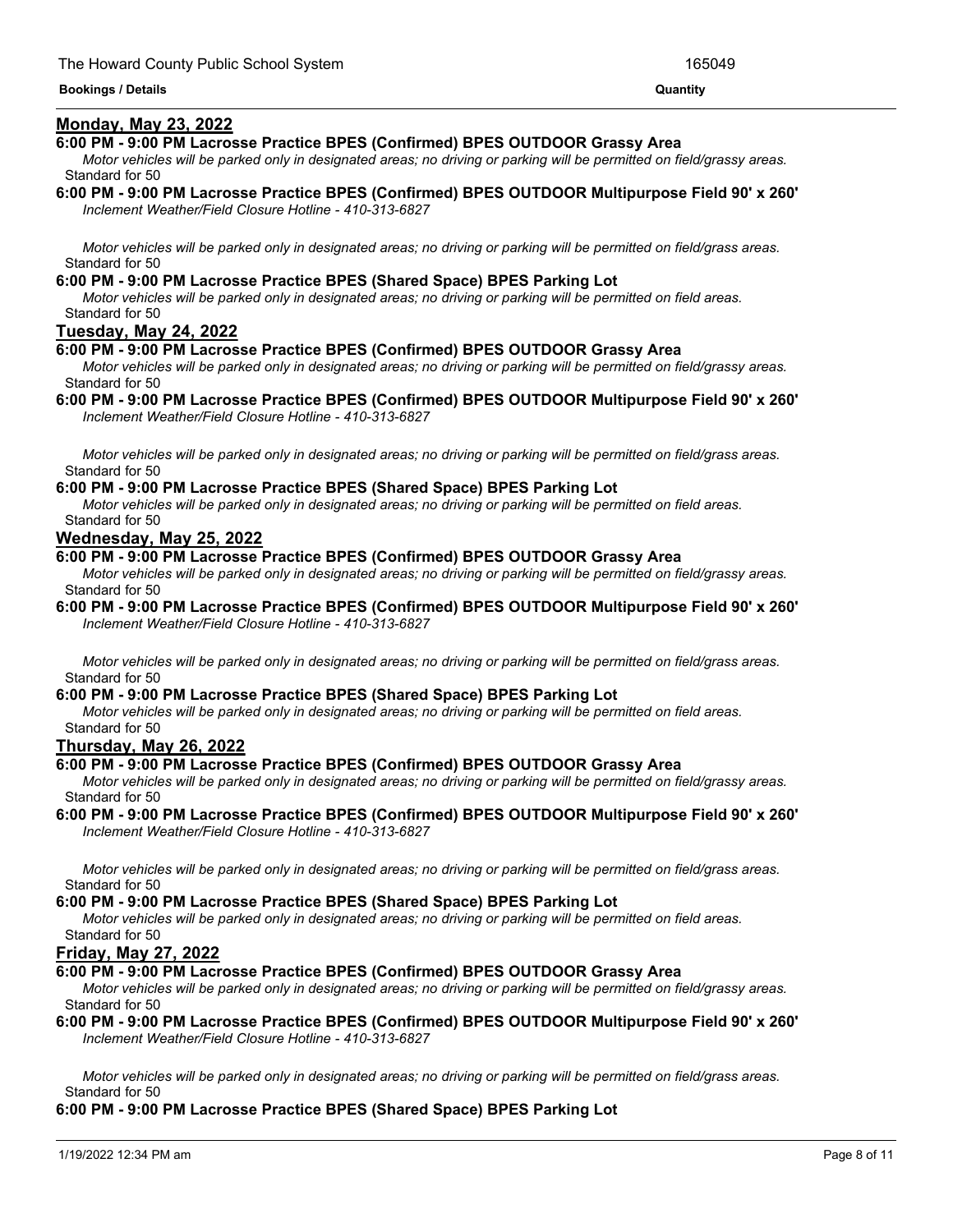#### **6:00 PM - 9:00 PM Lacrosse Practice BPES (Shared Space) BPES Parking Lot Bookings / Details Quantity**

Motor vehicles will be parked only in designated areas; no driving or parking will be permitted on field areas. Standard for 50

## **Tuesday, May 31, 2022**

## **6:00 PM - 9:00 PM Lacrosse Practice BPES (Confirmed) BPES OUTDOOR Grassy Area**

Motor vehicles will be parked only in designated areas; no driving or parking will be permitted on field/grassy areas. Standard for 50

**6:00 PM - 9:00 PM Lacrosse Practice BPES (Confirmed) BPES OUTDOOR Multipurpose Field 90' x 260'** *Inclement Weather/Field Closure Hotline - 410-313-6827*

Motor vehicles will be parked only in designated areas; no driving or parking will be permitted on field/grass areas. Standard for 50

### **6:00 PM - 9:00 PM Lacrosse Practice BPES (Shared Space) BPES Parking Lot**

Motor vehicles will be parked only in designated areas; no driving or parking will be permitted on field areas. Standard for 50

## **Wednesday, June 1, 2022**

## **6:00 PM - 9:00 PM Lacrosse Practice BPES (Confirmed) BPES OUTDOOR Grassy Area**

Motor vehicles will be parked only in designated areas; no driving or parking will be permitted on field/grassy areas. Standard for 50

#### **6:00 PM - 9:00 PM Lacrosse Practice BPES (Confirmed) BPES OUTDOOR Multipurpose Field 90' x 260'** *Inclement Weather/Field Closure Hotline - 410-313-6827*

Motor vehicles will be parked only in designated areas; no driving or parking will be permitted on field/grass areas. Standard for 50

#### **6:00 PM - 9:00 PM Lacrosse Practice BPES (Shared Space) BPES Parking Lot**

Motor vehicles will be parked only in designated areas; no driving or parking will be permitted on field areas. Standard for 50

#### **Thursday, June 2, 2022**

## **6:00 PM - 9:00 PM Lacrosse Practice BPES (Confirmed) BPES OUTDOOR Grassy Area**

Motor vehicles will be parked only in designated areas; no driving or parking will be permitted on field/grassy areas. Standard for 50

#### **6:00 PM - 9:00 PM Lacrosse Practice BPES (Confirmed) BPES OUTDOOR Multipurpose Field 90' x 260'** *Inclement Weather/Field Closure Hotline - 410-313-6827*

Motor vehicles will be parked only in designated areas; no driving or parking will be permitted on field/grass areas. Standard for 50

#### **6:00 PM - 9:00 PM Lacrosse Practice BPES (Shared Space) BPES Parking Lot**

Motor vehicles will be parked only in designated areas; no driving or parking will be permitted on field areas. Standard for 50

#### **Monday, June 6, 2022**

#### **6:00 PM - 9:00 PM Lacrosse Practice BPES (Confirmed) BPES OUTDOOR Grassy Area**

Motor vehicles will be parked only in designated areas; no driving or parking will be permitted on field/grassy areas. Standard for 50

#### **6:00 PM - 9:00 PM Lacrosse Practice BPES (Confirmed) BPES OUTDOOR Multipurpose Field 90' x 260'** *Inclement Weather/Field Closure Hotline - 410-313-6827*

Motor vehicles will be parked only in designated areas; no driving or parking will be permitted on field/grass areas. Standard for 50

#### **6:00 PM - 9:00 PM Lacrosse Practice BPES (Shared Space) BPES Parking Lot**

Motor vehicles will be parked only in designated areas; no driving or parking will be permitted on field areas. Standard for 50

#### **Tuesday, June 7, 2022**

## **6:00 PM - 9:00 PM Lacrosse Practice BPES (Confirmed) BPES OUTDOOR Grassy Area**

Motor vehicles will be parked only in designated areas; no driving or parking will be permitted on field/grassy areas. Standard for 50

#### **6:00 PM - 9:00 PM Lacrosse Practice BPES (Confirmed) BPES OUTDOOR Multipurpose Field 90' x 260'** *Inclement Weather/Field Closure Hotline - 410-313-6827*

Motor vehicles will be parked only in designated areas; no driving or parking will be permitted on field/grass areas. Standard for 50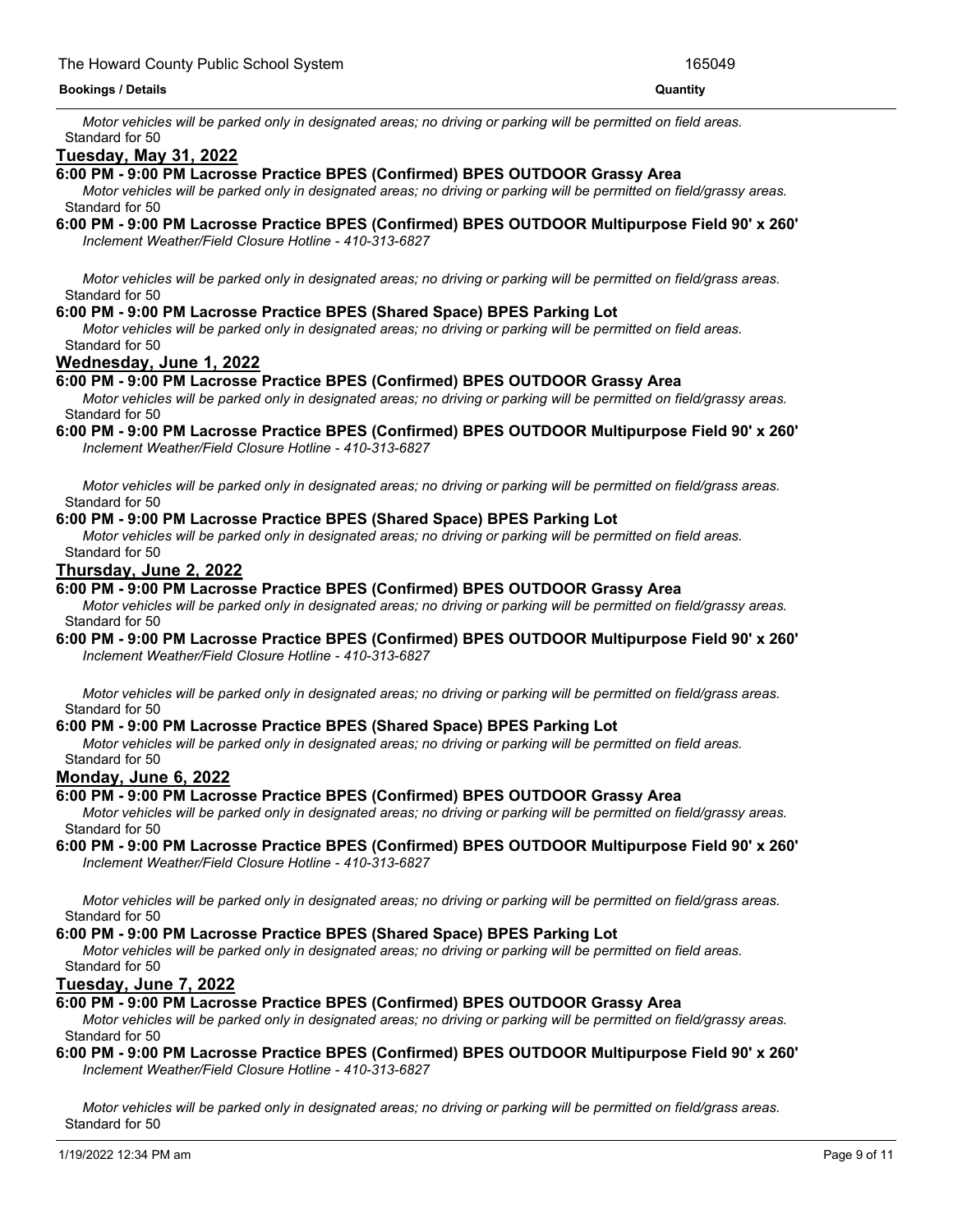#### Standard for 50 **Bookings / Details Quantity**

## **6:00 PM - 9:00 PM Lacrosse Practice BPES (Shared Space) BPES Parking Lot**

Motor vehicles will be parked only in designated areas; no driving or parking will be permitted on field areas. Standard for 50

## **Wednesday, June 8, 2022**

## **6:00 PM - 9:00 PM Lacrosse Practice BPES (Confirmed) BPES OUTDOOR Grassy Area**

Motor vehicles will be parked only in designated areas; no driving or parking will be permitted on field/grassy areas. Standard for 50

# **6:00 PM - 9:00 PM Lacrosse Practice BPES (Confirmed) BPES OUTDOOR Multipurpose Field 90' x 260'**

*Inclement Weather/Field Closure Hotline - 410-313-6827*

Motor vehicles will be parked only in designated areas; no driving or parking will be permitted on field/grass areas. Standard for 50

## **6:00 PM - 9:00 PM Lacrosse Practice BPES (Shared Space) BPES Parking Lot**

Motor vehicles will be parked only in designated areas; no driving or parking will be permitted on field areas. Standard for 50

## **Thursday, June 9, 2022**

## **6:00 PM - 9:00 PM Lacrosse Practice BPES (Confirmed) BPES OUTDOOR Grassy Area**

Motor vehicles will be parked only in designated areas; no driving or parking will be permitted on field/grassy areas. Standard for 50

## **6:00 PM - 9:00 PM Lacrosse Practice BPES (Confirmed) BPES OUTDOOR Multipurpose Field 90' x 260'**

*Inclement Weather/Field Closure Hotline - 410-313-6827*

Motor vehicles will be parked only in designated areas; no driving or parking will be permitted on field/grass areas. Standard for 50

## **6:00 PM - 9:00 PM Lacrosse Practice BPES (Shared Space) BPES Parking Lot**

Motor vehicles will be parked only in designated areas; no driving or parking will be permitted on field areas. Standard for 50

## **Friday, June 10, 2022**

## **6:00 PM - 9:00 PM Lacrosse Practice BPES (Confirmed) BPES OUTDOOR Grassy Area**

Motor vehicles will be parked only in designated areas; no driving or parking will be permitted on field/grassy areas. Standard for 50

## **6:00 PM - 9:00 PM Lacrosse Practice BPES (Confirmed) BPES OUTDOOR Multipurpose Field 90' x 260'**

*Inclement Weather/Field Closure Hotline - 410-313-6827*

Motor vehicles will be parked only in designated areas; no driving or parking will be permitted on field/grass areas. Standard for 50

## **6:00 PM - 9:00 PM Lacrosse Practice BPES (Shared Space) BPES Parking Lot**

Motor vehicles will be parked only in designated areas; no driving or parking will be permitted on field areas. Standard for 50

## **Monday, June 13, 2022**

## **6:00 PM - 9:00 PM Lacrosse Practice BPES (Confirmed) BPES OUTDOOR Grassy Area**

Motor vehicles will be parked only in designated areas; no driving or parking will be permitted on field/grassy areas. Standard for 50

#### **6:00 PM - 9:00 PM Lacrosse Practice BPES (Confirmed) BPES OUTDOOR Multipurpose Field 90' x 260'** *Inclement Weather/Field Closure Hotline - 410-313-6827*

Motor vehicles will be parked only in designated areas; no driving or parking will be permitted on field/grass areas. Standard for 50

## **6:00 PM - 9:00 PM Lacrosse Practice BPES (Shared Space) BPES Parking Lot**

Motor vehicles will be parked only in designated areas; no driving or parking will be permitted on field areas. Standard for 50

## **Tuesday, June 14, 2022**

## **6:00 PM - 9:00 PM Lacrosse Practice BPES (Confirmed) BPES OUTDOOR Grassy Area**

Motor vehicles will be parked only in designated areas; no driving or parking will be permitted on field/grassy areas. Standard for 50

#### **6:00 PM - 9:00 PM Lacrosse Practice BPES (Confirmed) BPES OUTDOOR Multipurpose Field 90' x 260'** *Inclement Weather/Field Closure Hotline - 410-313-6827*